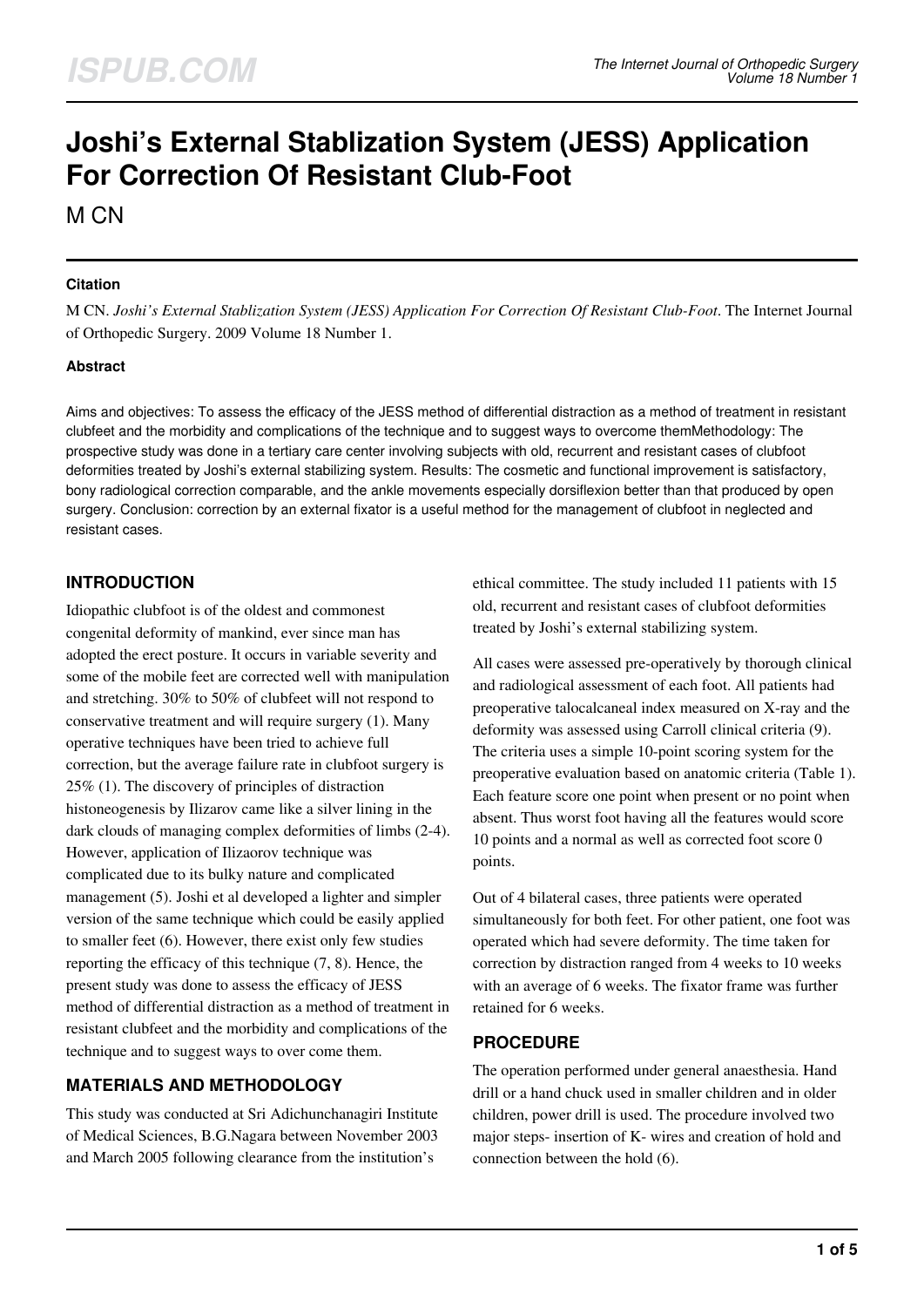## **INSERTION OF K-WIRES**

Tibial K-wire placement: With the patient in supine position and extended limb, two parallel K-wires were passed in the proximal tibial diaphyses from the lateral to the medial side. The wires were about 3 to 4 cm apart and run parallel to the axis of the knee joint one finger breadth distal to tibial tuberosity. In older children 3 wires were passed to increase the stability.

Calcaneal K-wire placement: Two parallel K-wire were passed through the tuber of calcaneum from medial to lateral side taking care that they were well away from the course of the neurovascular structures on the medial side. One additional half pin K-wire was passed from the posterior aspect of the calcaneum along the long axis. The entry point was below the insertion of the tendo-achilles in the midline using distractor as the guide.

Metatarsal K-wire placement: One transfixing K-wire was passed through the necks of first and fifth metatarsal from lateral to medial side in such a way that the K-wire engaged the two metatarsals. Two additional wires were passed parallel to and 10 to 12 mm apart from either side engaging three metatarsals each so that the third metatarsal has engaging half pins from either side through it.

#### **CREATION OF HOLDS AND CONNECTING BETWEEN THE HOLDS**

Two 'Z' bars were attached to the tibial pins, one on either side. The wires were prestressed before the link joints were tightened. Two transverse bars were attached to the 'Z' rods, one anteriorly and one posteriorly. Calacaneometatarsal distractors were then attached to the K-wires. Two 'L' rods were attached to calcaneal K-wires and two other 'L' rods were attached to the metatarsal K-wires one on either side with the arms of the 'L' rods facing posteriorly and inferiorly. One posterior transverse bar was attached to the posterior calcaneal half pin and the posterior arms of the 'L' rods.

Tibiocalcaneal distractors were applied, one on each side connecting the corresponding transverse rods. Two additional transverse rods were attached to the inferior arms of the 'L' rods which took the toe sling which provided dynamic traction to prevent flexion contracture of the toes as the deformity was being corrected. All four distractors were distracted till resistance was felt. Extra lengths of the Kwires were cut, and no tension was created in them.

The transverse anterior rod of the tibial hold and metatarsal

hold was connected on either side static tibiometatarsal connecting rod. This provided tension force and kept the anterior portion of the joint open. It also prevented crushing of the articular cartilage and provided better glidage to the talus while correcting the equinus.

Adequate skin release was made at the pin entry sites. Haemostasis at the pin entry wounds was achieved with pressure. Dry dressing of the pin entry wounds was done after cleaning. The sharp cut ends of the Kirshner wires were protected. The operative time was on an average one hour.

#### **DISTRACTION SCHEDULE**

In all hospitalized patients, fractional calcaneo-metatarsal distraction was applied from third post-operative day at the rate of 0.25 mm/hrs. Differential distraction on medial side was performed twice the rate than that on the lateral side (0.25 mm every 6 hours medially and 0.25 mm every 12 hours laterally). In non-hospitalized patients parents do the distraction at the rate of 1 mm/daily on medial side and ½ mm/daily on lateral side. By calcaneo-metatarsal distraction, we achieved correction of forefoot adduction at tarsometatarsal joints, stretching the socket for head of talus and reduction of calcaneocuboid joint.

The tibio-calcaneal distraction is carried out in two positions. Initially, the distractors were mounted between the inferior limbs of the 'Z' rods and posterior limbs of the calcaneal 'L' rods. The distractors lie parallel to the leg and just posterior to the transfixing calcaneal wires. The distraction was applied at the rate of 0.25 mm every 6 hours medially and 0.25 mm every 12 hours laterally and the endpoint was judged clinically. Distraction in this position corrected varus of the hindfoot and equinus. The tibio calcaneal distractors were then shifted posteriorly and connected above to the transverse bar connecting the posterior limbs of 'Z' rods and below to the posterior calcaneal bars connecting the posterior limbs of 'L' rods and axial calcaneal pin. The distractors lie on the either side of the axial calcaneal pin. Distraction in this position provided thrust force to stretch posterior structures and corrected hind food equinus at the ankle and subtalar joints. Both distractors were applied at the rate of 0.25 mm every sixth hourly and the end point assessed clinically and radiologically.

Visual correction of the deformities was noted during the distraction phase. Full correction was achieved, usually at the end of 5 to 6 weeks. X-ray was taken finally after the removal of the fixator. Following the correction, assembly is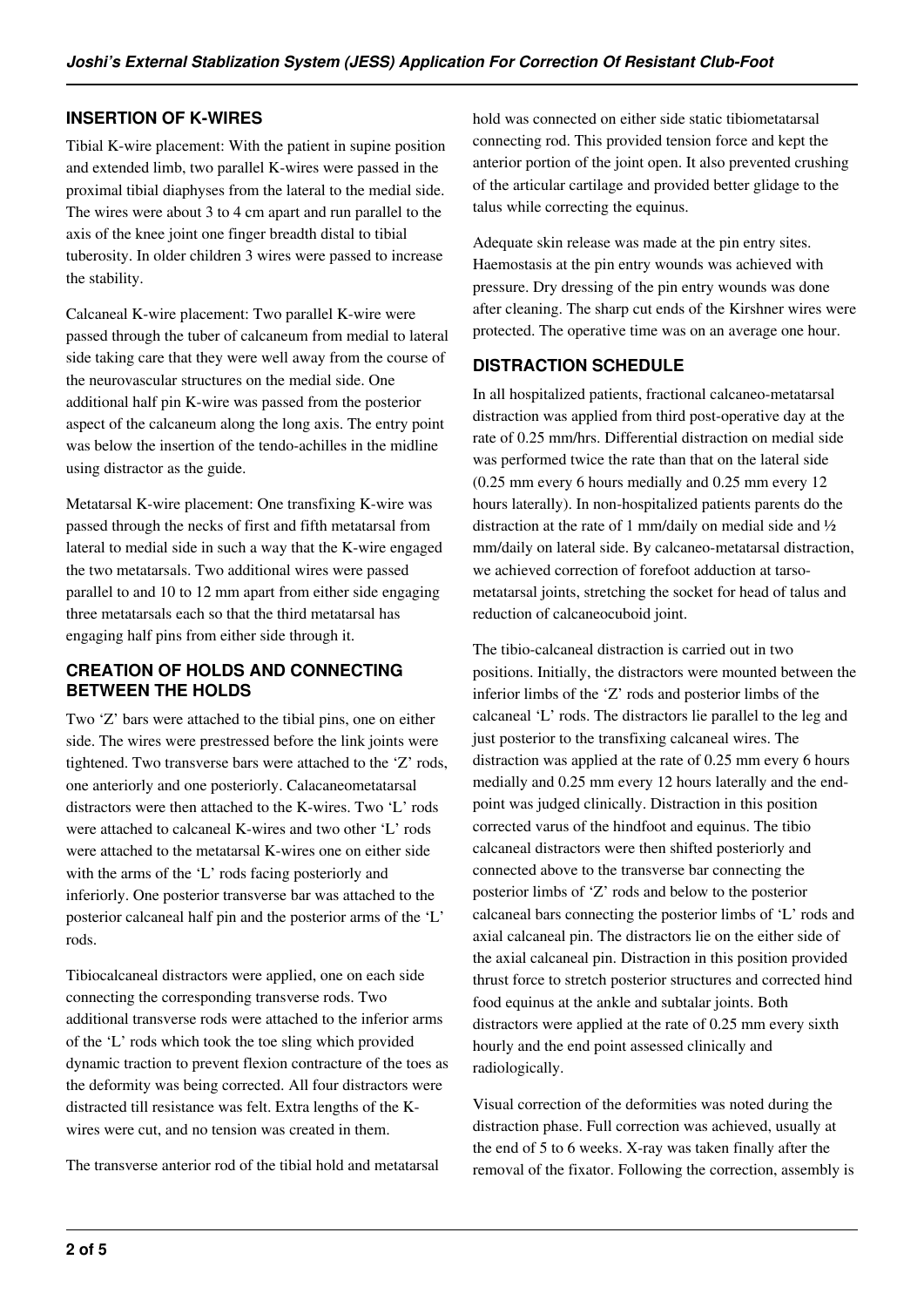held in static position for further three to six weeks to allow soft tissue maturation in elongation position. Single stage removal of the whole assembly was done under general anaesthesia. After removal of the assembly, a well moulded below knee plaster cast was applied in maximum correction. The child was allowed to ambulated full weight bearing in the plaster. Later, a short plaster boot was applied which not only acted as an orthotic device but also allowed mobilization of ankle joint and strengthening of tendoachilles. Squatting was encouraged to achieve dorsiflexion of the foot. Plaster was changed for 2-3 times at an interval of 15 days.

The overall results were assessed according to George Simons criteria summarized in Table 2 (10). They are classified into Satisfactory (Excellent, Good ) and Unsatisfactory (Poor).

## **RESULTS**

The mean age of the study subjects was 5 years and 10 months. Of the 11 cases, 9 were male and 2 were female. While four cases were bilateral resistant clubfeet, seven were unilateral of which four involved right feet and three involved the left.

Equinus at the Ankle: The feet showed well-corrected mobile ankle joints. The post-operative range of motion at the ankle was an average 40o with 25o of plantar flexion and 15o of dorsiflexion.

Fore Foot Varus: This was assessed clinically and radiologically. Out of 15 feet, four feet showed varus deformity of less than 10o.

Hind foot varus: All nine patients had a good correction of heel varus.

Radiological Findings: The talo-calcaneal index was measured both preoperatively and post-operatively. Radiologically the talocalcaneal angle in stress or weight bearing antero-posterior and lateral views should be more than 15o to call a result to be satisfactory. The findings are shown in table 3.

In our series we had 14 satisfactory and one unsatisfactory result as per Simon's criteria. It was common to observe significant edema of the foot during the distraction phase. However, pin-tract infection was noticed in only one case and there were no cases with skin necrosis.

#### **Figure 1**

Table1: Carroll criteria for clinical assessment of severity of Club-foot

| 1. Calf atrophy          | 6. Navicular fixed to medial malleolus |
|--------------------------|----------------------------------------|
| 2. Posterior fibula      | 7. Calcaneus fixed to fibula           |
| 3. Creases               | 8. Fixed equinus                       |
| 4. Curved lateral border | 9. Fixed adductus                      |
| 5. Cavus                 | 10. Fixed forefoot supination          |

#### **Figure 2**

Table 2: Simons criteria for clinical assessment of outcome of Club-foot surgery

| No.              | Parameters                                 | Satisfactory                                                       | Unsatisfactory                                               |
|------------------|--------------------------------------------|--------------------------------------------------------------------|--------------------------------------------------------------|
| 1.               | Symptoms                                   | None                                                               | Minimal to Moderate pain<br>with activity                    |
| $\overline{2}$ . | Appearance of<br>hindfoot                  | Normal to mild deformity                                           | Moderate to significant<br>residual deformity                |
| 3.               | Fore foot adduction                        | Mild                                                               | Severe                                                       |
| 4.               | Functional<br>weakness of triceps<br>surae | None or mild                                                       | Cannot support weight on toes                                |
| $\overline{5}$ . | Range of motion at<br>ankle                | Dorsiflexion greater than 10°.<br>plantar flexion greater than 15° | Dorsiflexion less than 10°.<br>plantar flexion less than 150 |
| 6.               | Range of motion at<br>subtalar joint       | Present                                                            | Nil                                                          |
| 7.               | Additional<br>treatment                    | None, cast or minor surgery                                        | Freq., treatment with cast or<br>major surgery               |
| 8                | Complications                              | Minor                                                              | Major                                                        |
|                  |                                            |                                                                    |                                                              |

## **Figure 3**

Table 3: Radiological findings of the outcome of JESS fixator surgery for resistant clubfeet

| View                 | Average<br>Pre-Operative | Average<br>Post-Operative | Normal Values                    |
|----------------------|--------------------------|---------------------------|----------------------------------|
| Antero-posterior     | $13^{0}$                 | $20^{0}$                  | 30 <sup>0</sup> -35 <sup>0</sup> |
| Lateral              | $20^{\circ}$             | 350                       | 250-500                          |
| Talo-calcaneal Index | 330                      | 550                       | $>40^{0}$                        |

## **DISCUSSION**

Operative options in the club foot deformity treatment are many with nearly the same sort of results. In the absence of universally acceptable grading of the deformity or assessment of the results no two studies can really be compared. Correction by distraction has distinct advantage of histoneogenesis, lack of scar tissue formation and the absence of further shortening of the foot. There are many reports of the fixators distractor correction of clubfoot with variations in the technique with good outcome (3-8). Suresh et al found JESS to be ideal for correction of residual and relapse clubfoot in their study involving 26 children with 44 clubfeet (7). Similar results were found by Oganesian and Istomina (11). Short-term assessment of results of clubfeet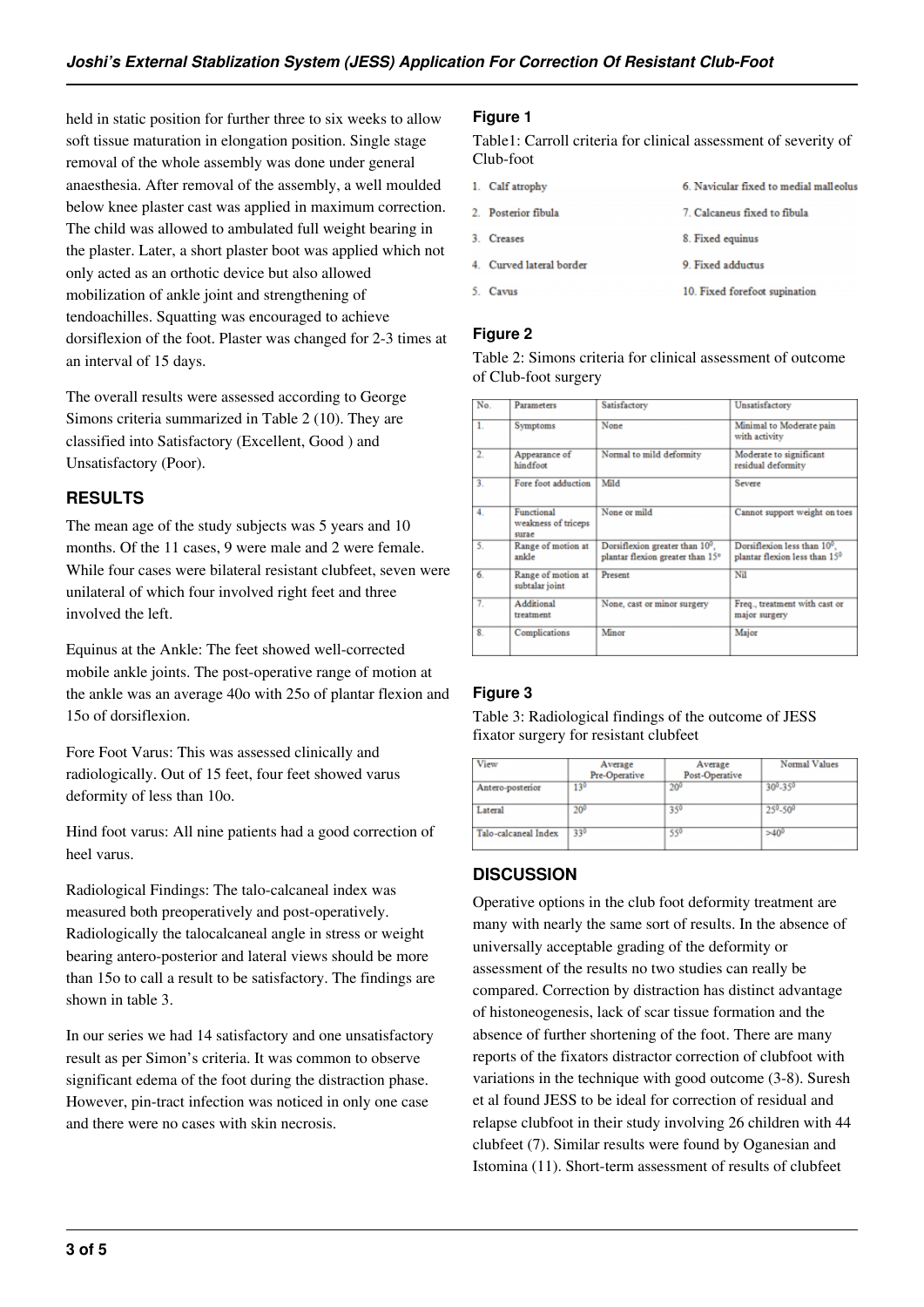correction with JESS distractor by Anwar and Arun showed excellent and good results in 59.7% of cases (8).

Suresh et al studied the difference between Ilizarov technique and JESS method and found that the wires in JESS fixators were pre-stressed and not-tensioned, preventing the chance of cutting through bone and soft tissue. Also, the procedure of JESS fixator is less costing and simple when compared to Ilizarov technique. Overall, they reported JESS fixators are superior in comparison to Ilizarov fixator, especially in older children with neglected clubfeet (7).

Although the follow-up in this series was relatively short (16 months), the results were comparable with the best results in open soft tissue and/or bone surgery. The cosmetic and functional improvement was satisfactory, bony radiological correction comparable, and the ankle movements especially dorsiflexion better than that produced by open surgery.

The better results in the present study can be attributed to enthusiastic and compliant parents and longer hospitalisation during post-operative period. Anwar and Arun found a strong correlation between better results and children who strictly follow the distraction-static phase protocol and the final outcome, stressing the fact that parent involvement is an essential component in treating neglected clubfeet (8). A longer period of post-operative stay provided a controlled environment for the static period and reduced the risk of pintract infection and other complication. The evidence from

other studies and the present study shows that correction by JESS fixator is an useful method for the management of clubfoot in neglected and resistant cases.

#### **References**

1. Atar D, Lehman WB, Grant AD. Complications in clubfoot surgery. Orthop Rev 1991;20:233-9. 2. Ilizarov GA. Clinical application of the tension-stress effect for limb lengthening. Clin Orthop 1990;250:8-26. 3. Bradish CF, Noor S. The Ilizarov method in the management of relapsed club feet. J Bone Joint Surg Br 2000;82:387-91.

4. Wallander H, Hansson G, Tjernström B. Correction of persistent clubfoot deformities with the Ilizarov external fixator. Experience in 10 previously operated feet followed for 2-5 years. Acta Orthop Scand 1996;67:283-7. 5. Ferreira RC, Costa MT, Frizzo GG, Santin RA. Correction of severe recurrent clubfoot using a simplified setting of the Ilizarov device. Foot Ankle Int 2007;28:557-68.

6. Joshi BB, Laud NS, Warrier S, Kanaji BG, Joshi AP, Dabake H. Treatment of CTEV by Joshi's External Stabilization System (JESS). In, Kulkarni GS (ed). Textbook of Orthopaedics and Trauma, 1st edition. New Delhi, Jaypee Brothers Medical Publishers, 1999.

7. Suresh S, Ahmed A, Sharma VK. Role of Joshi's external stabilisation system fixator in the management of idiopathic clubfoot. J Orthop Surg (Hong Kong) 2003;11:194-201. 8. Anwar MH,Arun B. Short term results of Correction of CTEV with JESS Distractor. J.Orthopaedics 2004;1:e3 9. Carroll NC, McMurtry R, Leete SF. The pathoanatomy of congenital clubfoot. Orthop Clin North Am. 1978 Jan;9(1):225-32.

10. Simons GW. Complete subtalar release in club feet. Part II--Comparison with less extensive procedures. J Bone Joint Surg Am. 1985 Sep;67(7):1056-65.

11. Oganesian OV, lstomina IS. Talipes equinocavovarus deformities corrected with the aid of a hinged-distraction apparatus. Clin Orthop 1991;266:42-50.